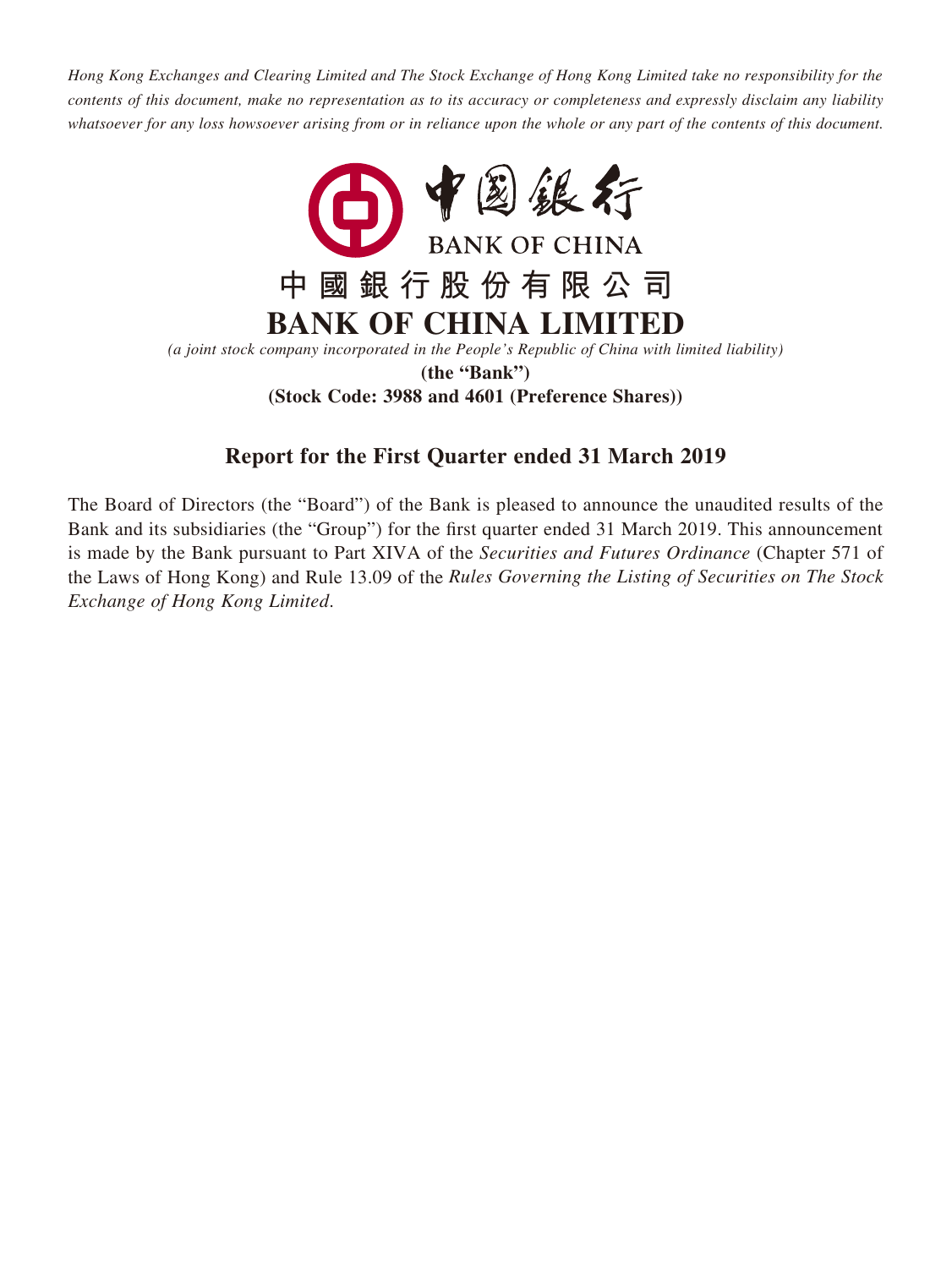# **I. BASIC INFORMATION**

# **1.1 Corporate information**

| <b>A</b> Share                             |                                                   |
|--------------------------------------------|---------------------------------------------------|
| <b>Stock name</b>                          | 中國銀行                                              |
| <b>Stock code</b>                          | 601988                                            |
| <b>Listing venue</b>                       | The Shanghai Stock Exchange                       |
| <b>H</b> Share                             |                                                   |
| <b>Stock name</b>                          | Bank of China                                     |
| <b>Stock code</b>                          | 3988                                              |
| <b>Listing venue</b>                       | The Stock Exchange of Hong Kong Limited           |
| <b>Domestic Preference Share</b>           |                                                   |
| <b>First Tranche</b>                       |                                                   |
| <b>Stock name</b>                          | 中行優1                                              |
| <b>Stock code</b>                          | 360002                                            |
| <b>Second Tranche</b>                      |                                                   |
| <b>Stock name</b>                          | 中行優2                                              |
| <b>Stock code</b>                          | 360010                                            |
| <b>Trading venue</b>                       | The Shanghai Stock Exchange                       |
| <b>Offshore Preference Share</b>           |                                                   |
| <b>Stock name</b>                          | <b>BOC 2014 PREF</b>                              |
| <b>Stock code</b>                          | 4601                                              |
| <b>Listing venue</b>                       | The Stock Exchange of Hong Kong Limited           |
| <b>Secretary to the Board of Directors</b> |                                                   |
| and Company Secretary                      | MEI Feiqi (梅非奇)                                   |
| <b>Contact address</b>                     | No. 1 Fuxingmen Nei Dajie, Beijing, China, 100818 |
| <b>Telephone</b>                           | (86) 10-6659 2638                                 |
| Facsimile                                  | $(86)$ 10-6659 4568                               |
| E-mail                                     | ir@bankofchina.com                                |
|                                            |                                                   |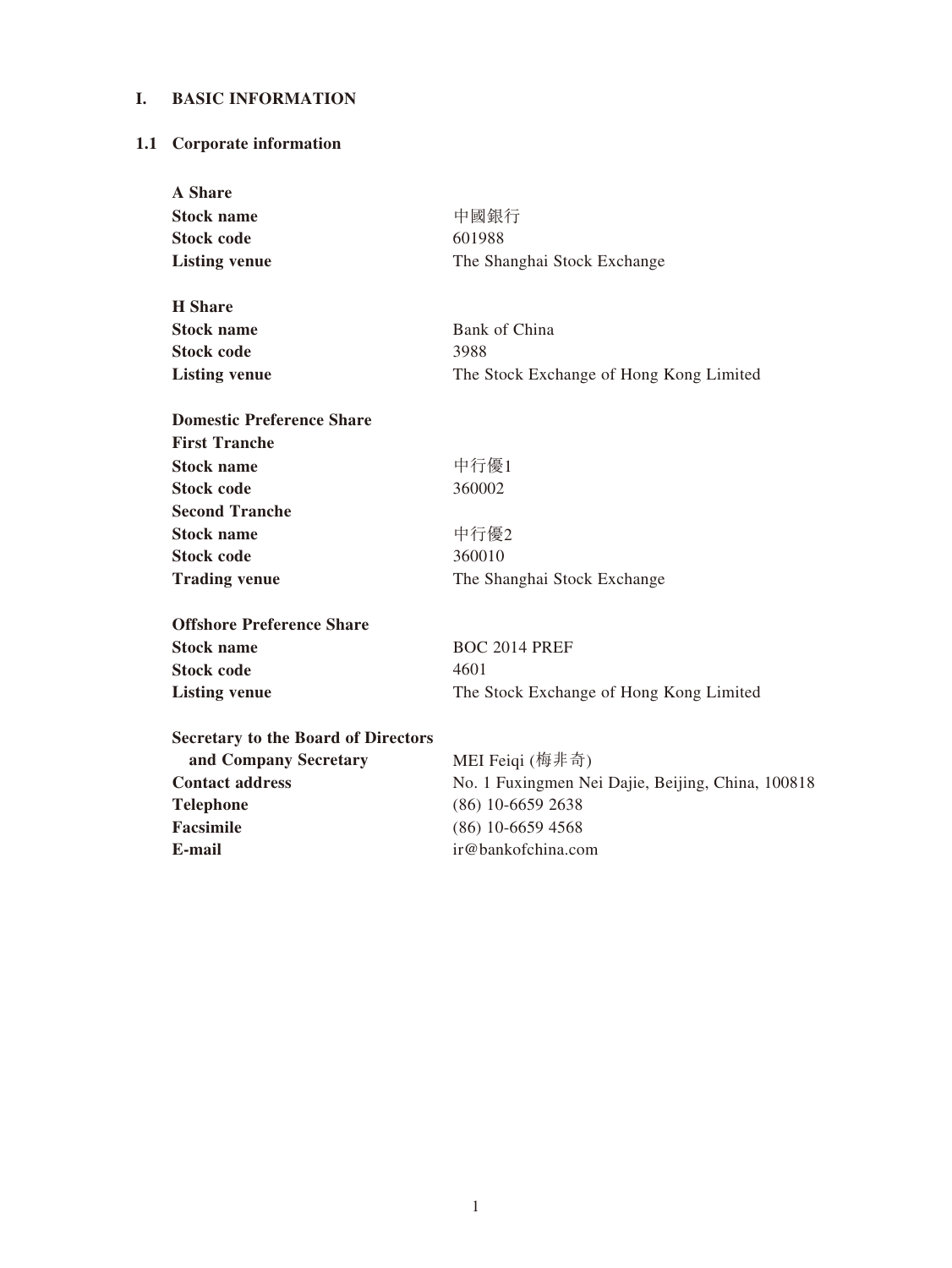#### **1.2 Key financial data and performance indicators**

| Unit: RMB million (unless otherwise stated)                        |                           |                              |                                     |
|--------------------------------------------------------------------|---------------------------|------------------------------|-------------------------------------|
| <b>Items</b>                                                       | As at<br>31 March<br>2019 | As at<br>31 December<br>2018 | <b>Change</b><br>$(\%)$             |
| Total assets                                                       | 21,616,555                | 21, 267, 275                 | 1.64                                |
| Capital and reserves attributable to<br>equity holders of the Bank | 1,703,552                 | 1,612,980                    | 5.62                                |
| Net assets per share (RMB)                                         | 5.31                      | 5.14                         | 3.34                                |
| <b>Items</b>                                                       |                           | Three-month period           | <b>Change</b>                       |
|                                                                    |                           | ended 31 March 2019          | $(\%)$                              |
| Operating income                                                   |                           | 11.83                        |                                     |
| Profit for the period                                              | 54,788                    |                              | 4.99                                |
| Profit attributable to equity holders of<br>the Bank               | 50,965                    |                              | 4.01                                |
| Basic earnings per share (RMB)*                                    |                           | 0.17                         | 4.14                                |
| Diluted earnings per share (RMB)*                                  |                           | 0.17                         | 4.14                                |
| Return on average equity $(\%)^*$                                  | 13.03                     |                              | Down by 0.89<br>percentage<br>point |
| Net cash outflow from operating<br>activities                      |                           | (235, 156)                   | $-161.45$                           |
| Net cash outflow from operating<br>activities per share (RMB)      |                           | (0.80)                       | $-161.45$                           |

*1.2.1Key financial data and performance indicators for the Group prepared in accordance with International Financial Reporting Standards ("IFRS")*

\* The impact of annualised preference shares dividends declared in the current reporting period has been considered in the calculation of the above data and/or indicators.

# *1.2.2Differences between IFRS and Chinese Accounting Standards ("CAS") consolidated financial statements*

There are no differences in the Group's operating results for the three-month period ended 31 March 2019 and 2018 or the total equity as at 31 March 2019 and as at 31 December 2018 presented in the Group's consolidated financial statements prepared under IFRS and those prepared under CAS.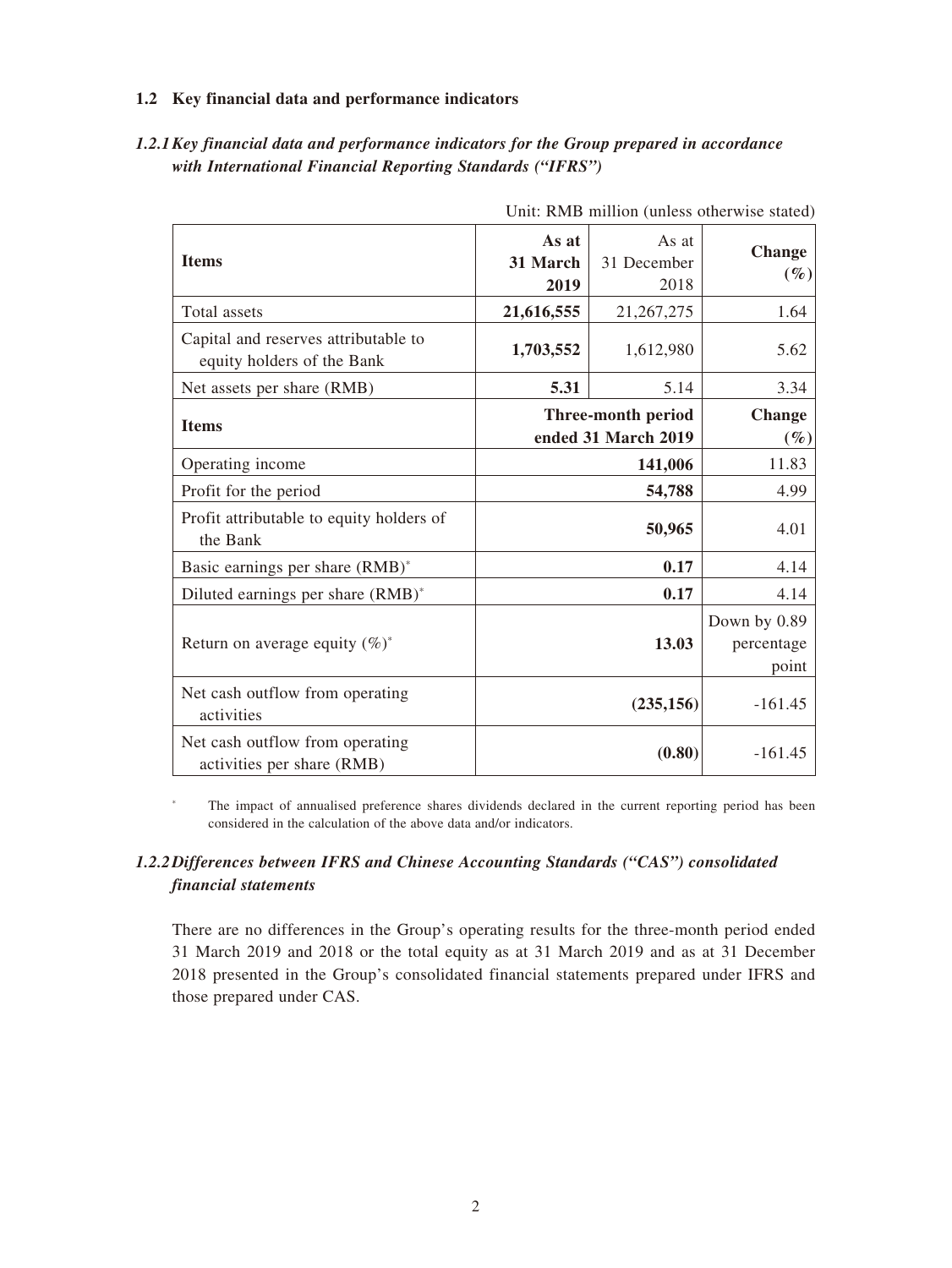#### **1.3 Number of ordinary shareholders and top ten ordinary shareholders**

## *1.3.1Number of ordinary shareholders as at 31 March 2019: 735,614 (including 548,481 A-Share Holders and 187,133 H-Share Holders)*

#### *1.3.2Top ten ordinary shareholders as at 31 March 2019*

|                |                                                                                                                                                                                     |                                                                         |                                              |                                                           |                                                    |                          | Unit: share                   |
|----------------|-------------------------------------------------------------------------------------------------------------------------------------------------------------------------------------|-------------------------------------------------------------------------|----------------------------------------------|-----------------------------------------------------------|----------------------------------------------------|--------------------------|-------------------------------|
| No.            | Name of ordinary shareholder                                                                                                                                                        | Number of<br>shares held<br>as at the end of<br>the reporting<br>period | Percentage<br>of total<br>ordinary<br>shares | Number of<br>shares subject<br>to selling<br>restrictions | <b>Number</b><br>of shares<br>pledged<br>or frozen | Type of<br>shareholder   | Type of<br>ordinary<br>shares |
|                | Central Huijin Investment Ltd.                                                                                                                                                      | 188,461,533,607                                                         | 64.02%                                       | $\overline{\phantom{a}}$                                  | None                                               | State                    | A                             |
| $\overline{2}$ | <b>HKSCC Nominees Limited</b>                                                                                                                                                       | 81,909,363,045                                                          | 27.82%                                       | $\overline{\phantom{a}}$                                  | Unknown                                            | Foreign legal person     | H                             |
| 3              | China Securities Finance Co., Ltd.                                                                                                                                                  | 8,596,044,925                                                           | 2.92%                                        | $\overline{\phantom{a}}$                                  | None                                               | State-owned legal person | $\mathsf{A}$                  |
| 4              | Central Huijin Asset Management Ltd.                                                                                                                                                | 1,810,024,500                                                           | 0.61%                                        | $\overline{\phantom{0}}$                                  | None                                               | State-owned legal person | A                             |
| 5              | Buttonwood Investment Platform Ltd.                                                                                                                                                 | 1,060,059,360                                                           | 0.36%                                        | $\overline{\phantom{a}}$                                  | None                                               | State-owned legal person | А                             |
| 6              | <b>HKSCC</b> Limited                                                                                                                                                                | 725,711,664                                                             | 0.25%                                        | $\overline{\phantom{a}}$                                  | None                                               | Foreign legal person     | A                             |
| $\tau$         | MUFG Bank, Ltd.                                                                                                                                                                     | 520,357,200                                                             | 0.18%                                        | $\overline{\phantom{0}}$                                  | Unknown                                            | Foreign legal person     | H                             |
| 8              | China Pacific Life Insurance Co., Ltd.<br>- China Pacific Life Insurance<br>Dividend Equity Portfolio (Traditional)<br>with management of Changjiang Pension<br>Insurance Co., Ltd. | 382,238,605                                                             | 0.13%                                        | $\overline{\phantom{0}}$                                  | None                                               | Other                    | A                             |
| 9              | China Life Insurance Company Limited<br>- dividend - personal dividend<br>$-005L - FH002SH$                                                                                         | 336, 337, 748                                                           | 0.11%                                        | $\overline{\phantom{0}}$                                  | None                                               | Other                    | A                             |
| 10             | China Life Insurance Company Limited<br>- traditional - general insurance<br>$product - 005L - CT001SH$                                                                             | 214, 283, 413                                                           | 0.07%                                        | $\overline{\phantom{0}}$                                  | None                                               | Other                    | A                             |

 $\mathbf{v}$  share share share share share share share share share share share share share share share share share share share share share share share share share share share share share share share share share share share sh

Notes:

- 1. The number of shares held by H-Share Holders was recorded in the register of members kept at the H-Share Registrar of the Bank.
- 2. HKSCC Nominees Limited acted as the nominee for all the institutional and individual investors that maintain an account with it as at 31 March 2019. The aggregate number of the Bank's H Shares held by HKSCC Nominees Limited included the number of shares held by National Council for Social Security Fund.
- 3. Central Huijin Asset Management Ltd. is a wholly-owned subsidiary of Central Huijin Investment Ltd.
- 4. HKSCC Limited is the nominee holder who holds securities on behalf of others. The securities included the SSE securities acquired by Hong Kong and overseas investors through Shanghai-Hong Kong Stock Connect.
- 5. China Life Insurance Company Limited dividend personal dividend 005L FH002SH and China Life Insurance Company Limited — traditional — general insurance product — 005L — CT001SH are both under management of China Life Insurance Company Limited.
- 6. Save as disclosed above, the Bank is not aware of any connected relation or concerted action among the aforementioned ordinary shareholders.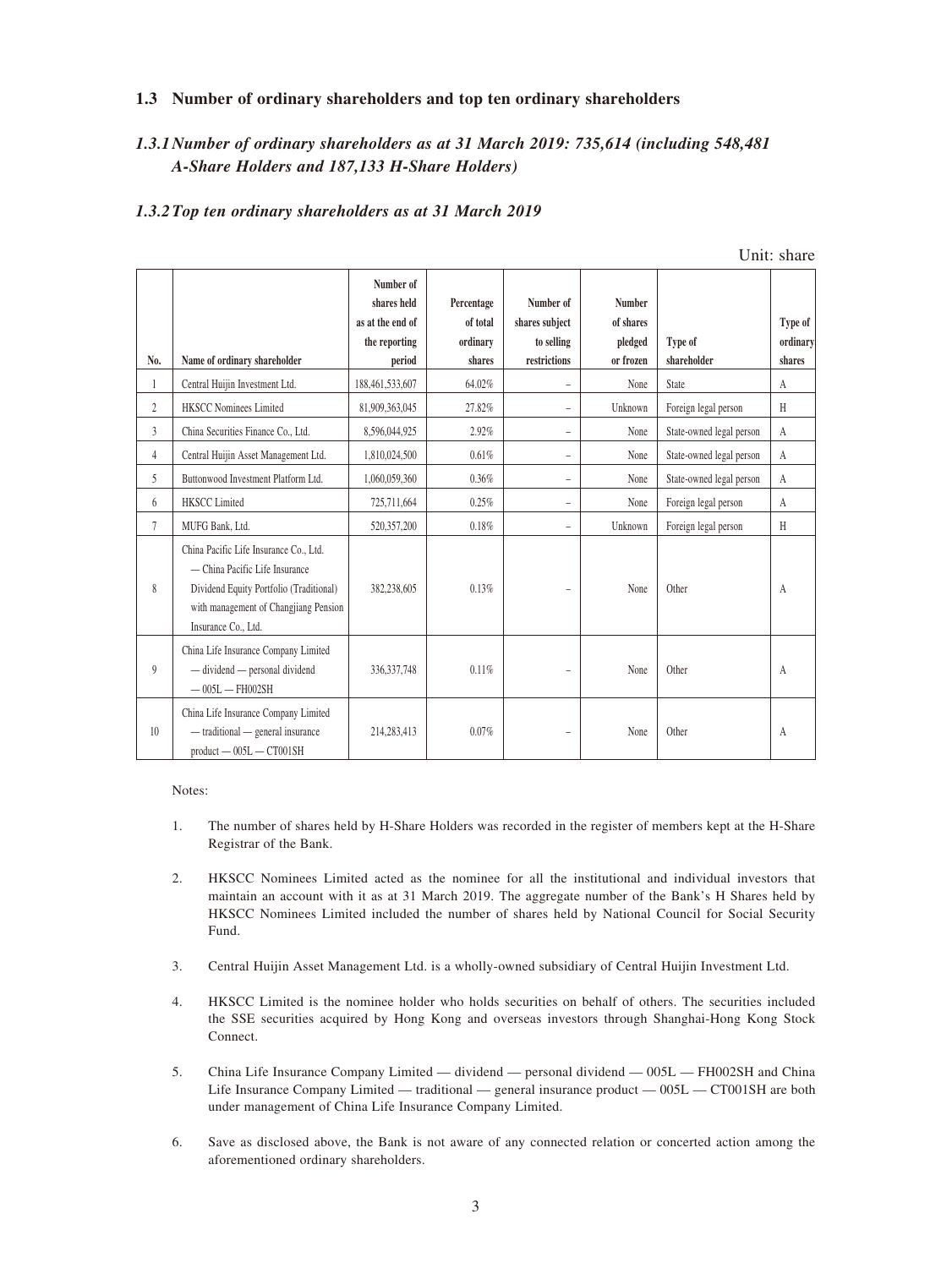#### **1.4 Number of preference shareholders and top ten preference shareholders**

# *1.4.1Number of preference shareholders as at 31 March 2019: 48 (including 47 domestic preference shareholders and 1 offshore preference shareholder)*

#### *1.4.2Top ten preference shareholders as at 31 March 2019*

|                |                                                                                                                     |                          |            |               |                                          | Unit: Share                   |
|----------------|---------------------------------------------------------------------------------------------------------------------|--------------------------|------------|---------------|------------------------------------------|-------------------------------|
|                |                                                                                                                     | Number of<br>shares held | Percentage | <b>Number</b> |                                          |                               |
|                |                                                                                                                     | as at the end of         | of total   | of shares     |                                          | Type of                       |
|                |                                                                                                                     | the reporting            | preference | pledged       | Type of                                  | preference                    |
| No.            | Name of preference shareholder                                                                                      | period                   | shares     | or frozen     | shareholder                              | shares                        |
| 1              | Bank of New York Mellon Corporation                                                                                 | 399,400,000              | 39.96%     | Unknown       | Foreign legal person                     | Offshore<br>Preference Shares |
| $\overline{2}$ | China Mobile Communications Group Co., Ltd.                                                                         | 180,000,000              | 18.01%     | None          | State-owned legal person                 | Domestic<br>Preference Shares |
| 3              | China National Tobacco Corporation                                                                                  | 50,000,000               | 5.00%      | None          | State-owned legal person                 | Domestic<br>Preference Shares |
| $\overline{4}$ | Zhong Wei Capital Holdings Co., Ltd.                                                                                | 30,000,000               | 3.00%      | None          | State-owned legal person                 | Domestic<br>Preference Shares |
| 5              | Yunnan Branch of China National Tobacco Corporation                                                                 | 22,000,000               | 2.20%      | None          | State-owned legal person                 | Domestic<br>Preference Shares |
| 6              | China Life Insurance Company Limited<br>- dividend - personal dividend - 005L<br>$-$ FH002SH                        | 21,000,000               | 2.10%      | None          | Other                                    | Domestic<br>Preference Shares |
| $\tau$         | China Shuangwei Investment Co., Ltd.                                                                                | 20,000,000               | 2.00%      | None          | State-owned legal person                 | Domestic<br>Preference Shares |
| $\tau$         | National Social Security Fund Portfolio 304                                                                         | 20,000,000               | 2.00%      | None          | Other                                    | Domestic<br>Preference Shares |
| 7              | Bosera Fund - ICBC - Bosera - ICBC<br>- Flexible Allocation No. 5 Specific<br>Multi-customer Assets Management Plan | 20,000,000               | 2.00%      | None          | Other                                    | Domestic<br>Preference Shares |
| 10             | Ping An Life Insurance Company of China, Ltd.<br>- proprietary fund                                                 | 19,000,000               | 1.90%      | None          | Domestic non-state-owned<br>legal person | Domestic<br>Preference Shares |

 $\overline{y}$   $\overline{y}$   $\overline{y}$   $\overline{y}$   $\overline{y}$   $\overline{y}$   $\overline{y}$   $\overline{y}$   $\overline{y}$   $\overline{y}$   $\overline{y}$   $\overline{y}$   $\overline{y}$   $\overline{y}$   $\overline{y}$   $\overline{y}$   $\overline{y}$   $\overline{y}$   $\overline{y}$   $\overline{y}$   $\overline{y}$   $\overline{y}$   $\overline{y}$   $\overline{y}$   $\overline{$ 

Notes:

- 1. The Bank of New York Mellon Corporation, acting as the custodian for all the offshore preference shareholders that maintain an account with Euroclear and Clearstream as at 31 March 2019, held 399,400,000 Offshore Preference Shares, representing 100% of the Offshore Preference Shares.
- 2. Both Yunnan Branch of China National Tobacco Corporation and China Shuangwei Investment Co., Ltd. are wholly-owned subsidiaries of China National Tobacco Corporation. Zhong Wei Capital Holdings Co., Ltd. is a subsidiary of China Shuangwei Investment Co., Ltd.
- 3. As at 31 March 2019, China Life Insurance Company Limited dividend personal dividend 005L— FH002SH is one of both the Bank's top ten ordinary shareholders and top ten preference shareholders.
- 4. Save as disclosed above, the Bank is not aware of any connected relation or concerted action among the aforementioned preference shareholders, and among the aforementioned preference shareholders and the Bank's top ten ordinary shareholders.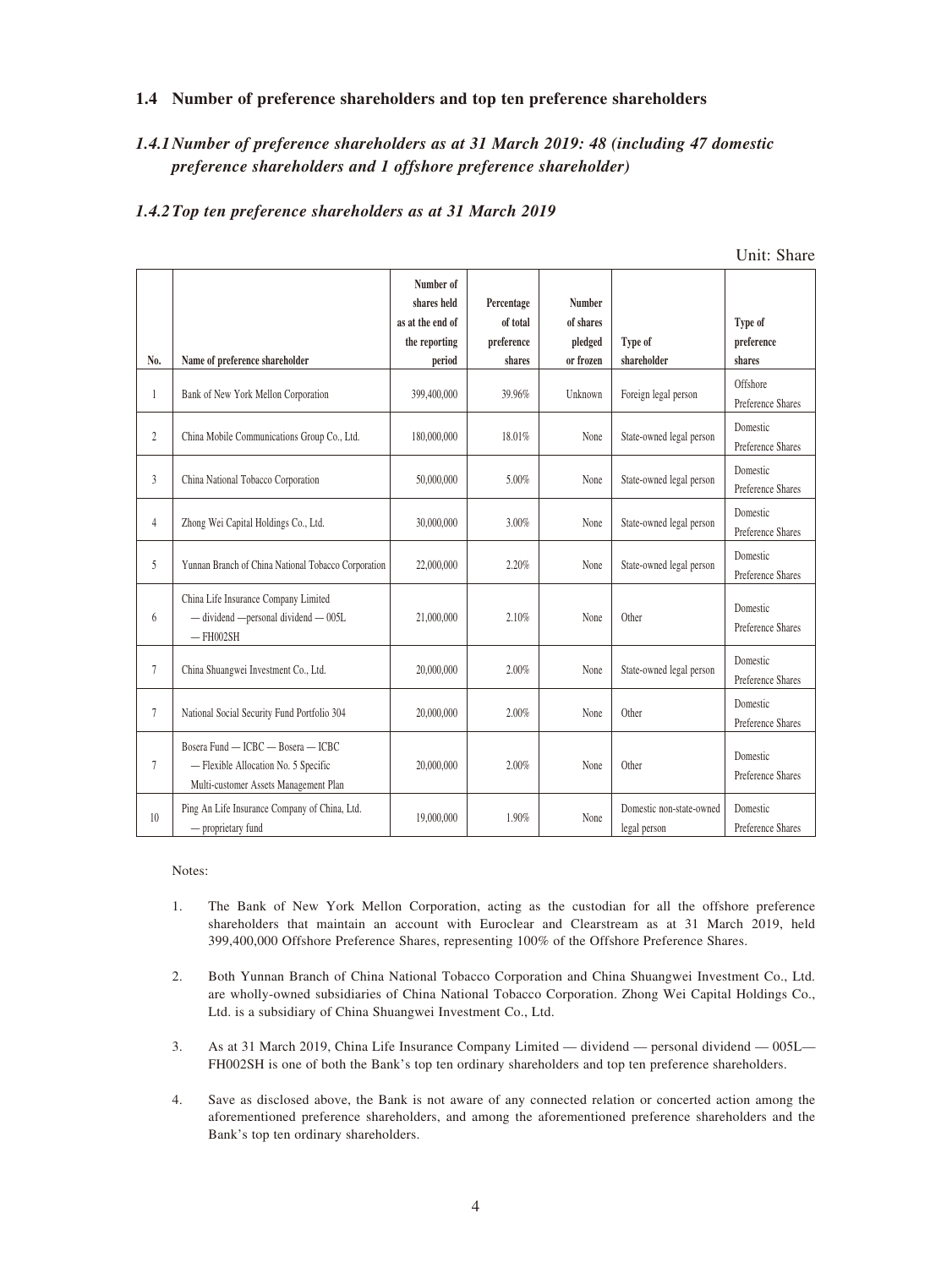#### **II. SUMMARY OF ANALYSIS ON OVERALL OPERATING ACTIVITIES**

During the first quarter of 2019, the Group achieved a profit for the period of RMB54.788 billion and a profit attributable to equity holders of the Bank of RMB50.965 billion, an increase of 4.99% and 4.01% respectively compared with the same period of 2018. Return on average total assets (ROA) was 1.02%, a decrease of 0.03 percentage point compared with the same period of 2018. Return on average equity (ROE) was 13.03%, a decrease of 0.89 percentage point compared with the same period of 2018. The common equity tier 1 capital adequacy ratio, tier 1 capital adequacy ratio and capital adequacy ratio stood at 11.38%, 12.51% and 15.03% respectively.

## **2.1 The principal components of the Group's consolidated income statement for the threemonth period ended 31 March 2019 were as follows:**

- 1. The Group's net interest income amounted to RMB89.381 billion, representing an increase of RMB5.507 billion or 6.57% compared with the same period of 2018. The net interest margin was 1.82%, a decrease of 0.03 percentage point compared with the same period of 2018.
- 2. The Group's non-interest income amounted to RMB51.625 billion, representing an increase of RMB9.413 billion or 22.30% compared with the same period of 2018. Noninterest income represented 36.61% of the total operating income, an increase of 3.13 percentage points compared with the same period of 2018. Particularly, net fee and commission income amounted to RMB27.355 billion, an increase of RMB1.573 billion or 6.10% compared with the same period of 2018.
- 3. The Group's operating expenses amounted to RMB47.658 billion, an increase of RMB4.261 billion or 9.82% compared with the same period of 2018. The cost to income ratio (calculated under domestic regulations) was 25.04%, a decrease of 1.17 percentage points compared with the same period of 2018.
- 4. The Group's impairment losses on assets amounted to RMB27.335 billion, an increase of RMB11.840 billion or 76.41% compared with the same period of 2018. The Group reported non-performing loans totalling RMB173.083 billion, and the ratio of nonperforming loans to total loans was 1.42%. The ratio of allowance for loan impairment losses to non-performing loans was 184.62%.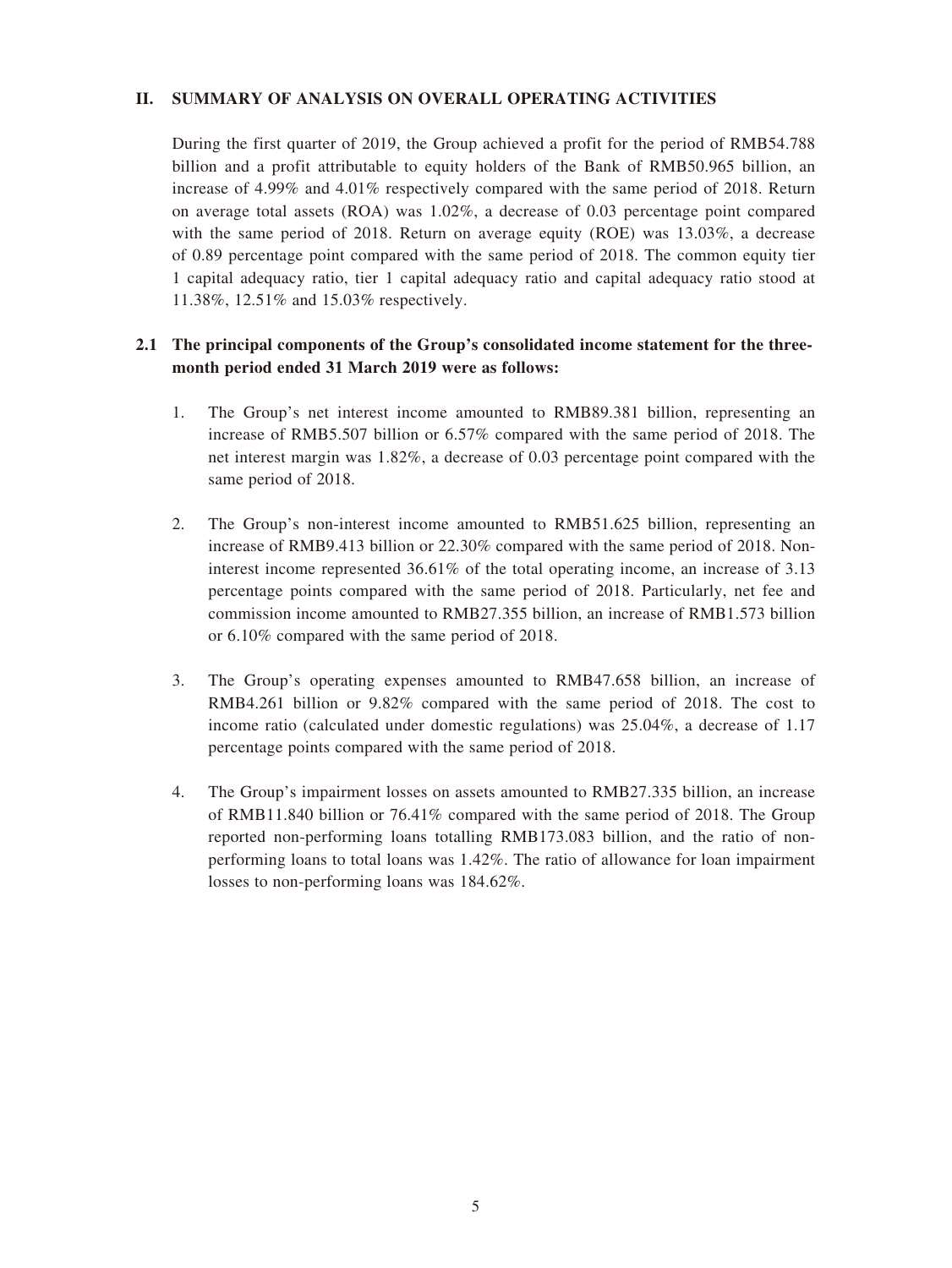## **2.2 The principal components of the Group's financial position as at 31 March 2019 were as follows:**

The Group's total assets amounted to RMB21,616.555 billion, an increase of RMB349.280 billion or 1.64% compared with the prior year-end. Total liabilities amounted to RMB19,798.900 billion, an increase of RMB257.022 billion or 1.32% compared with the prior year-end.

- 1. The Group's due to customers amounted to RMB15,645.212 billion, an increase of RMB761.616 billion or 5.12% compared with the prior year-end. Particularly, domestic RMB-denominated deposits amounted to RMB11,818.393 billion, an increase of RMB732.442 billion or 6.61% compared with the prior year-end.
- 2. The Group's loans and advances to customers amounted to RMB12,260.376 billion, an increase of RMB441.104 billion or 3.73% compared with the prior year-end. Particularly, domestic RMB-denominated loans amounted to RMB9,477.201 billion, an increase of RMB465.351 billion or 5.16% compared with the prior year-end.
- 3. The Group's investments amounted to RMB5,298.169 billion, an increase of RMB243.618 billion or 4.82% compared with the prior year-end. The RMBdenominated investments amounted to RMB4,087.720 billion, an increase of RMB109.084 billion or 2.74% compared with the prior year-end. Foreign currencydenominated investments amounted to USD179.765 billion, an increase of USD22.999 billion or 14.67% compared with the prior year-end.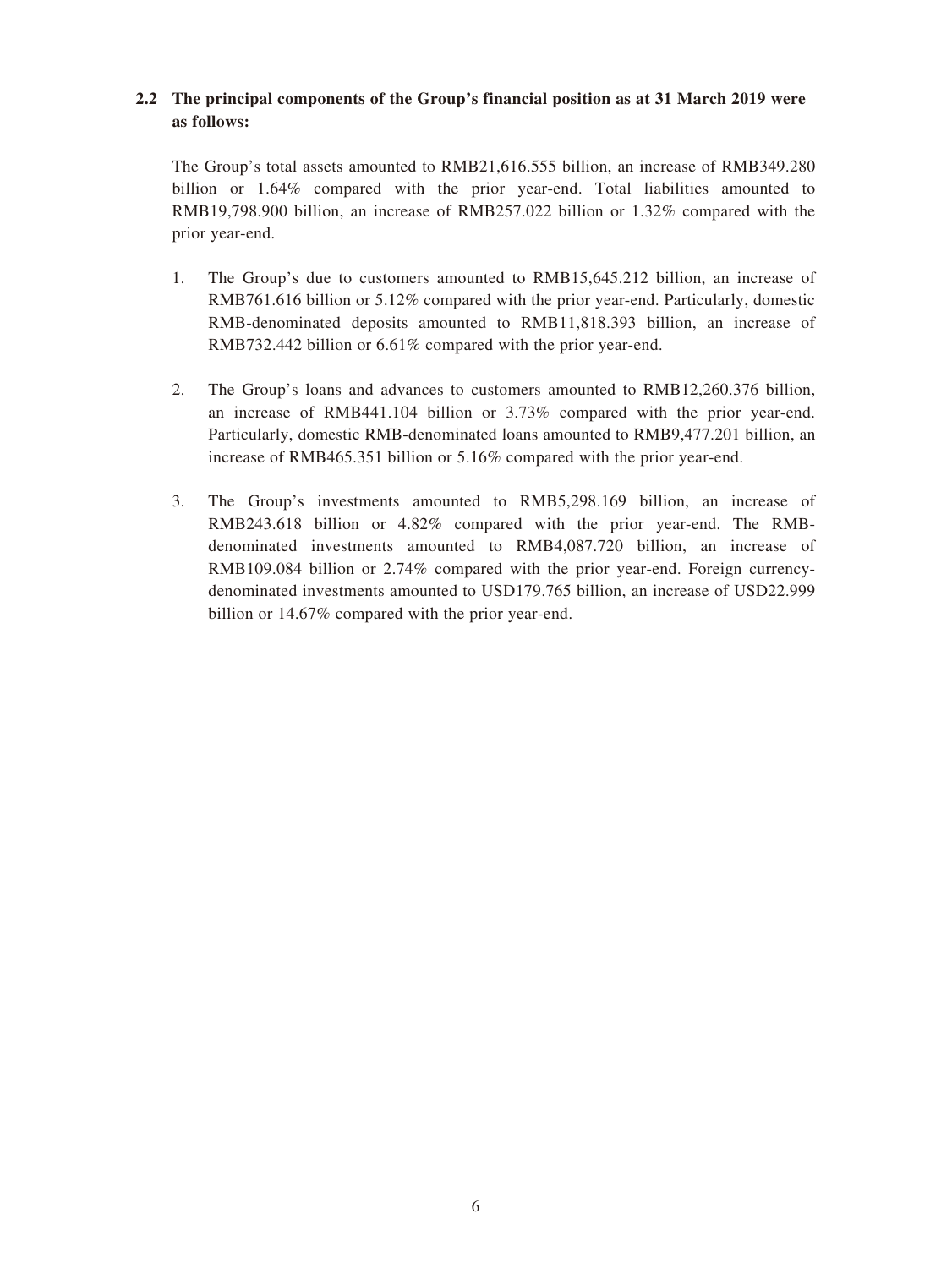### **III. SIGNIFICANT EVENTS**

#### **3.1 Significant changes in major financial data and indicators and the reasons thereof**

 $\sqrt{\text{Applied}}$   $\Box$  Not Applicable

The Group's key financial data and indicators which fluctuated over 30% compared with those as at the end of 2018, or compared with those for the three-month period ended 31 March 2018 are as follows:

| <b>Items</b>                                                 | As at<br>31 March      | As at<br>31 December |            | Main reasons                                                                                                                                             |
|--------------------------------------------------------------|------------------------|----------------------|------------|----------------------------------------------------------------------------------------------------------------------------------------------------------|
|                                                              | Change<br>2019<br>2018 |                      |            |                                                                                                                                                          |
| Other assets                                                 | 172,845                | 122,226              | 41.41%     | Due to recognition of the right-<br>of-use assets after initial<br>adoption of IFRS16 Leases;<br>and increase in accounts<br>receivable and prepayments. |
| Placements from banks<br>and other financial<br>institutions | 351,317                | 612,267              | $-42.62%$  | Due to decrease in the amounts<br>received from banks under<br>repurchase agreements.                                                                    |
| Other equity instruments                                     | 139,714                | 99,714               | 40.11%     | The Bank issued write-down<br>undated capital bonds.                                                                                                     |
| Treasury shares                                              | (38)                   | (68)                 | $-44.12\%$ | Due to decrease in holdings by<br>the Bank's subsidiary of the<br>Bank's stocks.                                                                         |
| Other comprehensive<br>income                                | 2,449                  | 1,417                | 72.83%     | Due to change in fair value of<br>financial assets at fair value<br>through other comprehensive<br>income.                                               |

Unit: RMB million, except percentages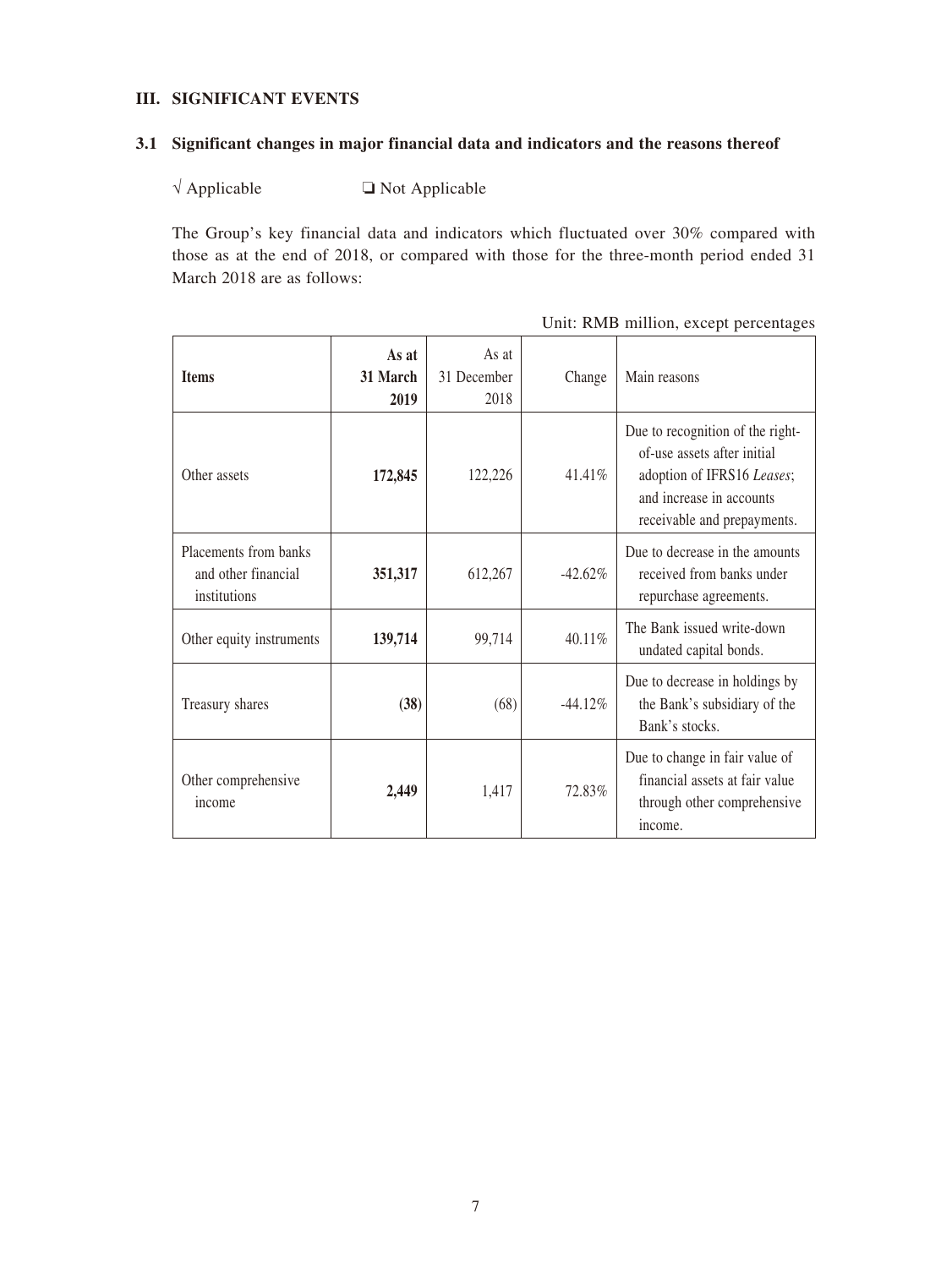Unit: RMB million, except percentages

| <b>Items</b>                                            | Three-month<br>period ended<br>31 March<br>2019 | Three-month<br>period ended<br>31 March<br>2018 | Change     | Main reasons                                                                                                                    |
|---------------------------------------------------------|-------------------------------------------------|-------------------------------------------------|------------|---------------------------------------------------------------------------------------------------------------------------------|
| Net trading gains                                       | 8,154                                           | 1,561                                           | 422.36%    | Due to increase in net gains<br>from foreign exchange and<br>foreign exchange products.                                         |
| Net gains on financial<br>investments                   | 2,620                                           | 495                                             | 429.29%    | Due to increase in net gains<br>from the disposal of debt<br>securities at fair value<br>through other comprehensive<br>income. |
| Impairment losses<br>on assets                          | (27, 335)                                       | (15, 495)                                       | 76.41%     | Due to increase in impairment<br>losses on domestic loans.                                                                      |
| Share of results of<br>associates and<br>joint ventures | 338                                             | 489                                             | $-30.88\%$ | Due to decrease in share of<br>results of associates.                                                                           |

#### **3.2 Development of significant events, related impact and resolution**

 $\Box$  Applicable  $\sqrt{\phantom{a}}$  Not Applicable

### **3.3 Undertakings failed to be fulfilled during the reporting period**

 $\Box$  Applicable  $\lor$  Not Applicable

**3.4 Warnings and explanations of any forecasted losses or significant changes to accumulated net profit from the beginning of the year to the end of the next reporting period**

 $\Box$  Applicable  $\lor$  Not Applicable

#### **3.5 Implementation of cash dividend policy during the reporting period**

 $\sqrt{\text{Applied}}$   $\Box$  Not Applicable

At the Board meeting held on 25 January 2019, the dividend distribution plan for the Bank's Domestic Preference Shares (Second Tranche) was approved. The Bank distributed a total of RMB1.540 billion (before tax) of dividends on the Domestic Preference Shares (Second Tranche) on 13 March 2019, with an annual dividend rate of 5.50% (before tax). The dividend distribution plan has been accomplished.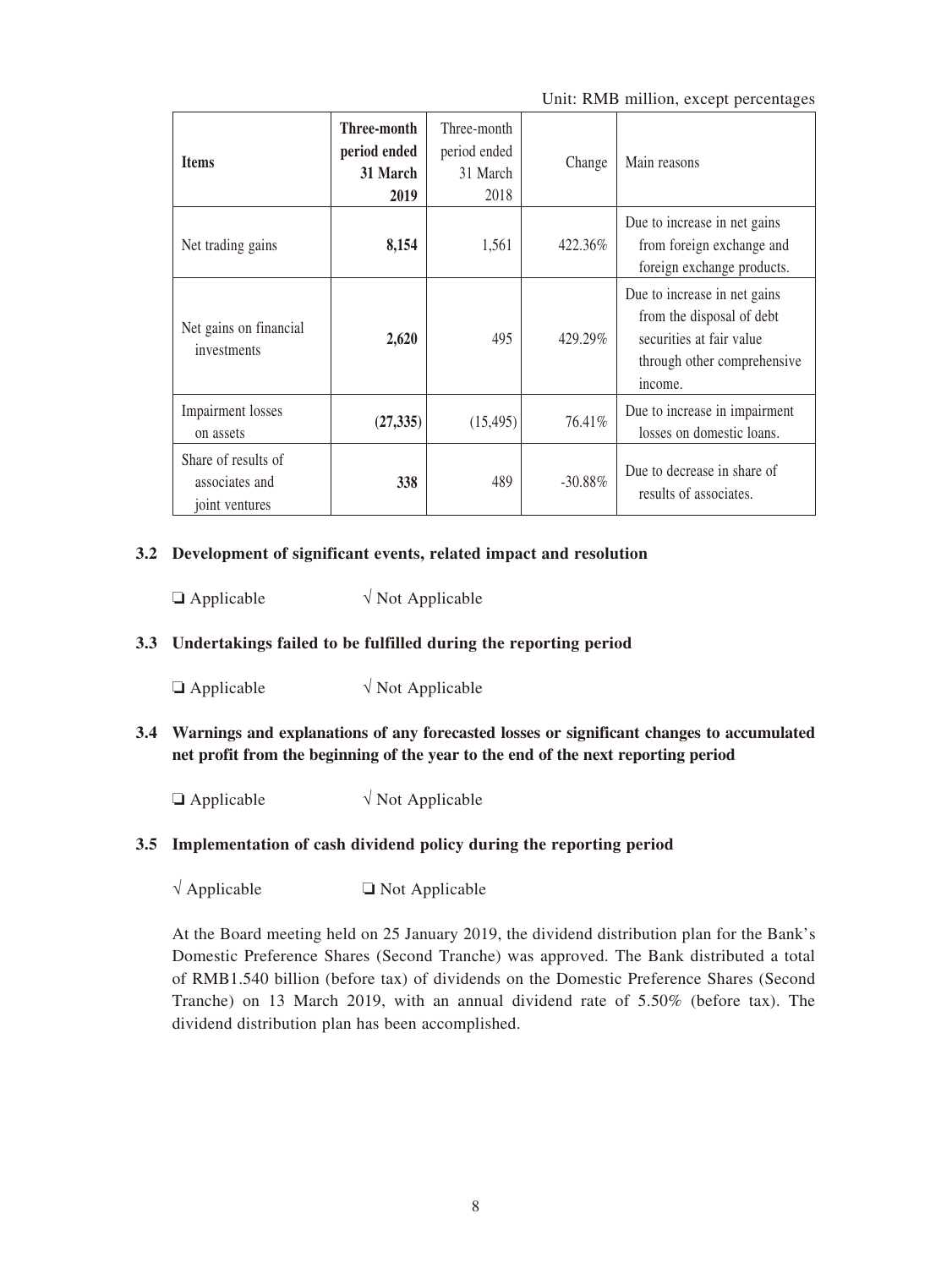### **IV. QUARTERLY REPORT**

This announcement is simultaneously available on the website of Hong Kong Exchanges and Clearing Limited at www.hkexnews.hk and that of the Bank at www.boc.cn. The 2019 first quarter report prepared in accordance with CAS is also available on the website of the Shanghai Stock Exchange at www.sse.com.cn and that of the Bank at www.boc.cn.

# **The Board of Directors of Bank of China Limited**

Beijing, PRC 29 April 2019

*As at the date of this announcement, the directors of the Bank are: Liu Liange, Wu Fulin, Lin Jingzhen, Zhao Jie\*, Li Jucai\*, Xiao Lihong\*, Wang Xiaoya\*, Liao Qiang\*, Lu Zhengfei# ,*  Leung Cheuk Yan<sup>#</sup>, Wang Changyun<sup>#</sup>, Angela Chao<sup>#</sup> and Jiang Guohua<sup>#</sup>.

\* *Non-executive Directors*

# *Independent Non-executive Directors*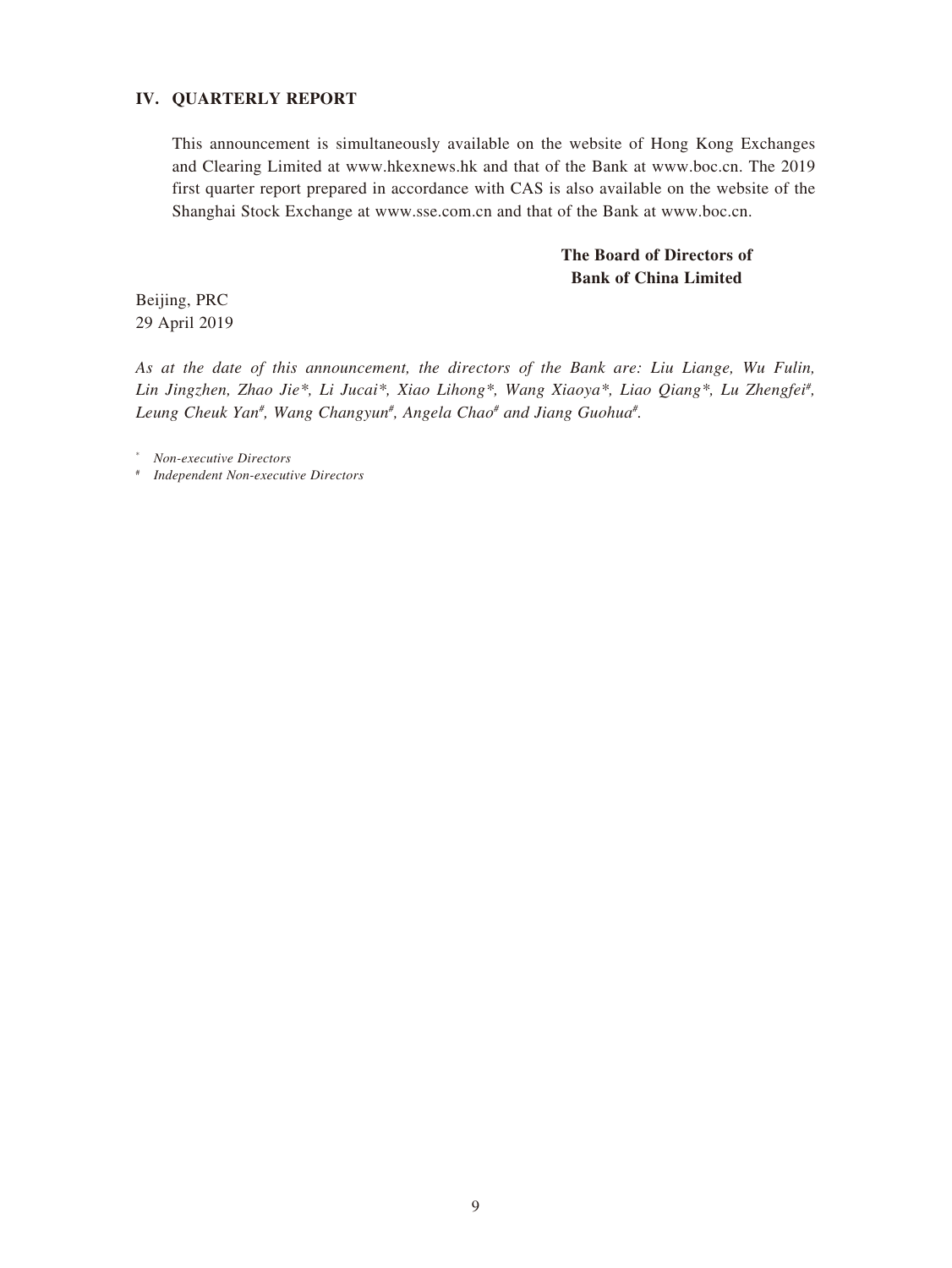# **APPENDIX I — FINANCIAL STATEMENTS (PREPARED IN ACCORDANCE WITH IFRS)**

# **Consolidated Income Statement**

|                                                   |                            | Unit: RMB million |
|---------------------------------------------------|----------------------------|-------------------|
|                                                   | For the three-month period |                   |
|                                                   | ended 31 March             |                   |
|                                                   | 2019                       | 2018              |
|                                                   | (unaudited)                | (restated)        |
| Interest income                                   | 181,222                    | 161,676           |
| Interest expense                                  | (91, 841)                  | (77, 802)         |
| Net interest income                               | 89,381                     | 83,874            |
| Fee and commission income                         | 30,698                     | 28,612            |
| Fee and commission expense                        | (3,343)                    | (2,830)           |
| Net fee and commission income                     | 27,355                     | 25,782            |
| Net trading gains                                 | 8,154                      | 1,561             |
| Net gains on financial investments                | 2,620                      | 495               |
| Other operating income                            | 13,496                     | 14,374            |
| <b>Operating income</b>                           | 141,006                    | 126,086           |
| Operating expenses                                | (47, 658)                  | (43,397)          |
| Impairment losses on assets                       | (27, 335)                  | (15, 495)         |
| <b>Operating profit</b>                           | 66,013                     | 67,194            |
| Share of results of associates and joint ventures | 338                        | 489               |
| Profit before income tax                          | 66,351                     | 67,683            |
| Income tax expense                                | (11, 563)                  | (15,500)          |
| Profit for the period                             | 54,788                     | 52,183            |
| <b>Attributable to:</b>                           |                            |                   |
| Equity holders of the Bank                        | 50,965                     | 49,001            |
| Non-controlling interests                         | 3,823                      | 3,182             |
|                                                   | 54,788                     | 52,183            |
| Earnings per share (in RMB)                       |                            |                   |
| - Basic                                           | 0.17                       | 0.16              |
| - Diluted                                         | 0.17                       | 0.16              |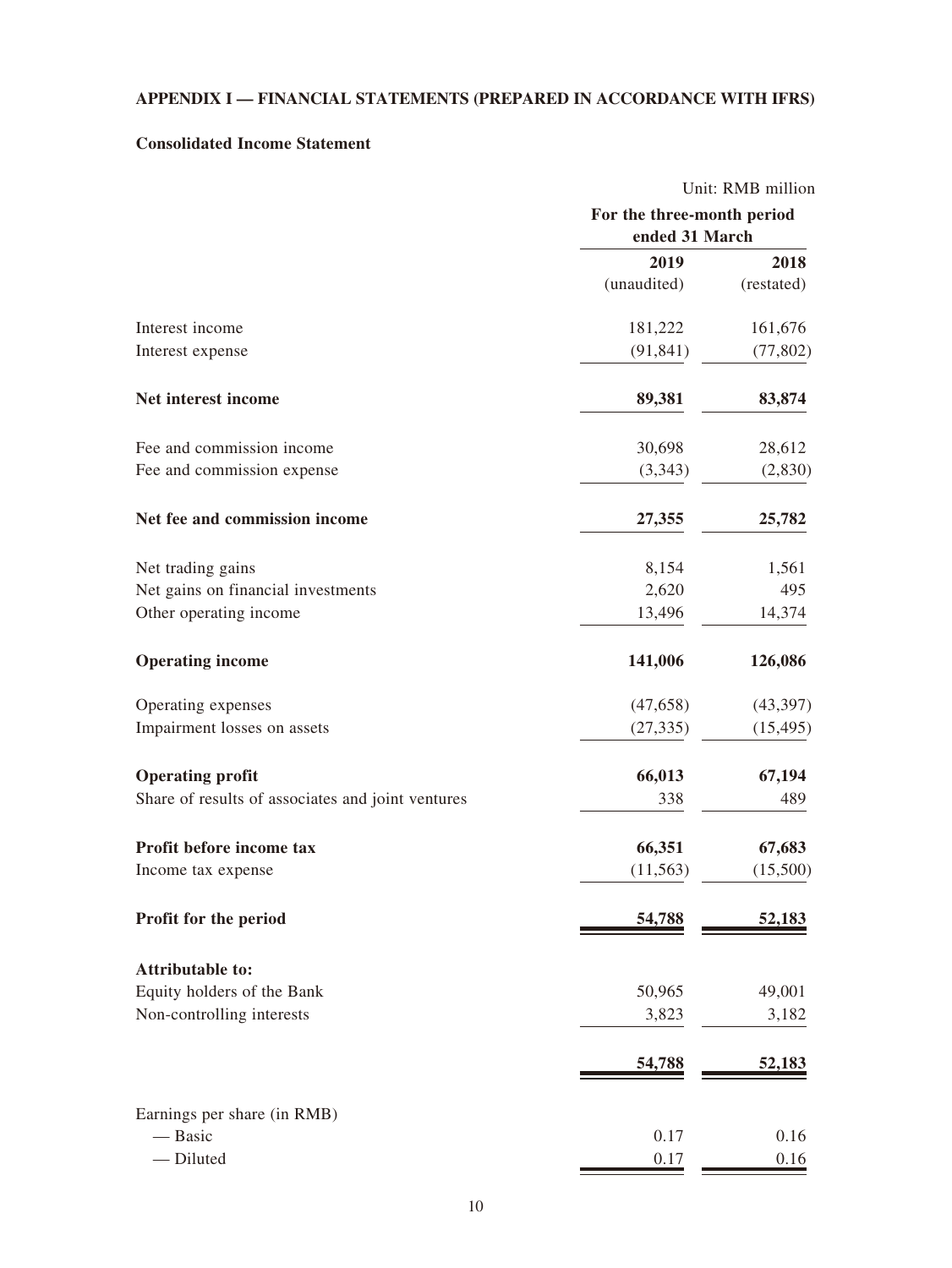# **Consolidated Statement of Comprehensive Income**

| Unit: RMB million          |                |  |
|----------------------------|----------------|--|
| For the three-month period |                |  |
|                            |                |  |
| 2019                       | 2018           |  |
| (unaudited)                | (unaudited)    |  |
| 54,788                     | 52,183         |  |
|                            |                |  |
|                            |                |  |
| (52)                       | (38)           |  |
|                            |                |  |
| 1,547                      | (37)           |  |
| (53)                       | 1              |  |
| 1,442                      | (74)           |  |
|                            |                |  |
| 3,018                      | 2,741          |  |
| 74                         | 70             |  |
| (66)                       | (248)          |  |
| (6,781)                    | (10, 962)      |  |
| 1,952                      | 175            |  |
| (1,803)                    | (8,224)        |  |
| (361)                      | (8,298)        |  |
| 54,427                     | 43,885         |  |
|                            |                |  |
| 52,032                     | 44,086         |  |
| 2,395                      | (201)          |  |
| 54,427                     | 43,885         |  |
|                            | ended 31 March |  |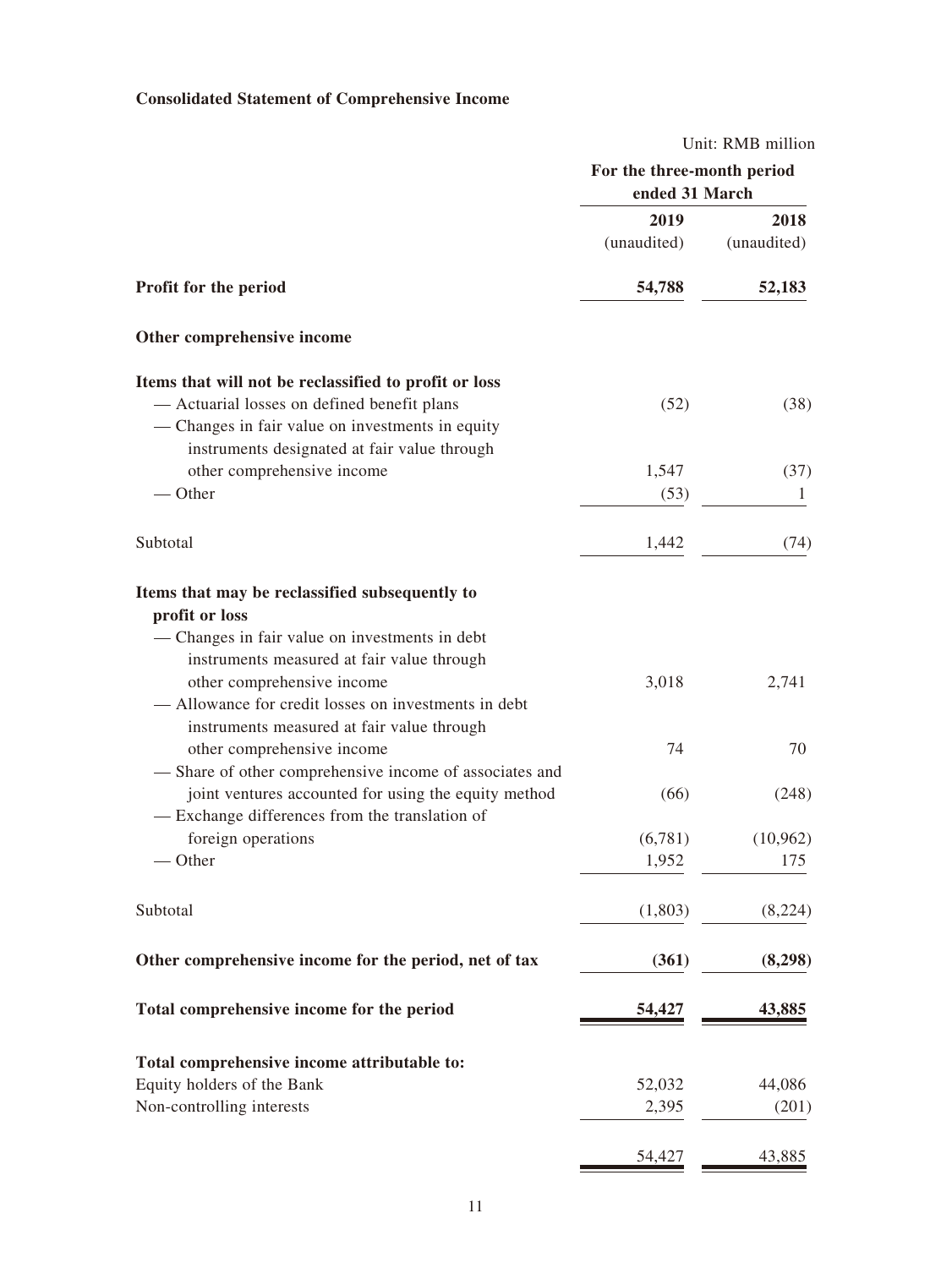# **Consolidated Statement of Financial Position**

|                                                               | Unit: RMB million |              |  |
|---------------------------------------------------------------|-------------------|--------------|--|
|                                                               | As at             | As at        |  |
|                                                               | 31 March          | 31 December  |  |
|                                                               | 2019              | 2018         |  |
|                                                               | (unaudited)       | (audited)    |  |
| <b>ASSETS</b>                                                 |                   |              |  |
| Cash and due from banks and other financial institutions      | 508,847           | 439,931      |  |
| Balances with central banks                                   | 1,954,694         | 2,331,053    |  |
| Placements with and loans to banks and                        |                   |              |  |
| other financial institutions                                  | 1,000,408         | 1,042,358    |  |
| Government certificates of indebtedness for bank notes issued | 144,574           | 145,010      |  |
| Precious metals                                               | 189,996           | 181,203      |  |
| Derivative financial assets                                   | 92,872            | 124,126      |  |
| Loans and advances to customers, net                          | 11,941,096        | 11,515,764   |  |
| Financial investments                                         | 5,298,169         | 5,054,551    |  |
| — financial assets at fair value through profit or loss       | 417,254           | 370,491      |  |
| - financial assets at fair value through                      |                   |              |  |
| other comprehensive income                                    | 2,011,860         | 1,879,759    |  |
| - financial assets at amortised cost                          | 2,869,055         | 2,804,301    |  |
| Investment in associates and joint ventures                   | 22,683            | 23,369       |  |
| Property and equipment                                        | 226,599           | 227,394      |  |
| Investment properties                                         | 22,020            | 22,086       |  |
| Deferred income tax assets                                    | 41,752            | 38,204       |  |
| Other assets                                                  | 172,845           | 122,226      |  |
| <b>Total assets</b>                                           | 21,616,555        | 21, 267, 275 |  |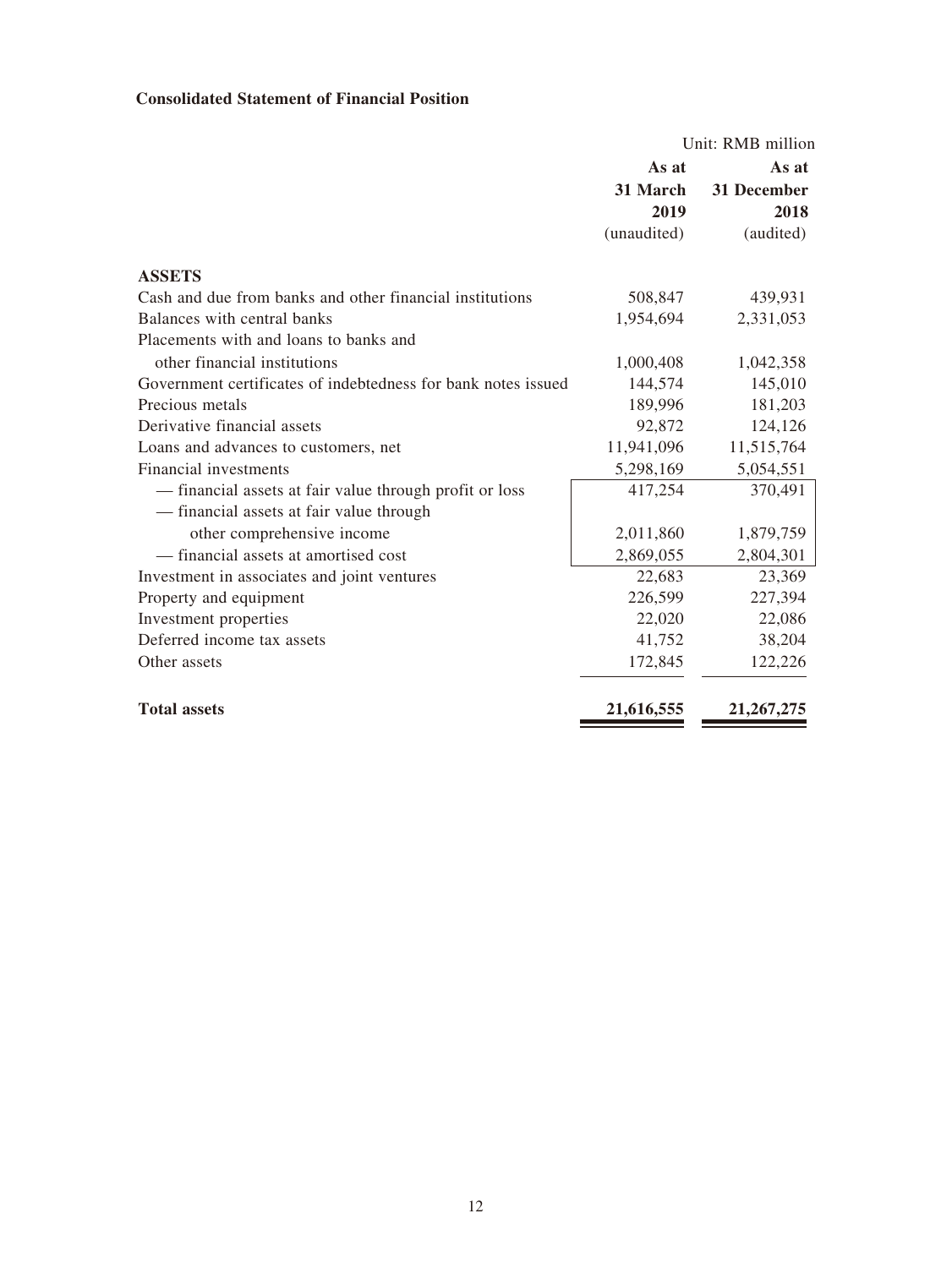# **Consolidated Statement of Financial Position (continued)**

|                                                        |                           | Unit: RMB million            |
|--------------------------------------------------------|---------------------------|------------------------------|
|                                                        | As at<br>31 March<br>2019 | As at<br>31 December<br>2018 |
|                                                        | (unaudited)               | (audited)                    |
| <b>LIABILITIES</b>                                     |                           |                              |
| Due to banks and other financial institutions          | 1,624,060                 | 1,731,209                    |
| Due to central banks                                   | 792,034                   | 907,521                      |
| Bank notes in circulation                              | 144,089                   | 145,187                      |
| Placements from banks and other financial institutions | 351,317                   | 612,267                      |
| Financial liabilities held for trading                 | 16,115                    | 14,327                       |
| Derivative financial liabilities                       | 88,633                    | 99,254                       |
| Due to customers                                       | 15,645,212                | 14,883,596                   |
| Bonds issued                                           | 747,977                   | 782,127                      |
| Other borrowings                                       | 31,183                    | 32,761                       |
| Current tax liabilities                                | 35,810                    | 27,894                       |
| Retirement benefit obligations                         | 2,809                     | 2,825                        |
| Deferred income tax liabilities                        | 4,705                     | 4,548                        |
| Other liabilities                                      | 314,956                   | 298,362                      |
| <b>Total liabilities</b>                               | 19,798,900                | 19,541,878                   |
| <b>EQUITY</b>                                          |                           |                              |
| Capital and reserves attributable to                   |                           |                              |
| equity holders of the Bank                             |                           |                              |
| Share capital                                          | 294,388                   | 294,388                      |
| Other equity instruments                               | 139,714                   | 99,714                       |
| Capital reserve                                        | 142,187                   | 142,135                      |
| Treasury shares                                        | (38)                      | (68)                         |
| Other comprehensive income                             | 2,449                     | 1,417                        |
| Statutory reserves                                     | 157,544                   | 157,464                      |
| General and regulatory reserves                        | 231,439                   | 231,525                      |
| Undistributed profits                                  | 735,869                   | 686,405                      |
|                                                        | 1,703,552                 | 1,612,980                    |
| <b>Non-controlling interests</b>                       | 114,103                   | 112,417                      |
| <b>Total equity</b>                                    | 1,817,655                 | 1,725,397                    |
| <b>Total equity and liabilities</b>                    | 21,616,555                | 21, 267, 275                 |
|                                                        |                           |                              |
| <b>LIU</b> Liange                                      | <b>WU Fulin</b>           |                              |

*Director Director*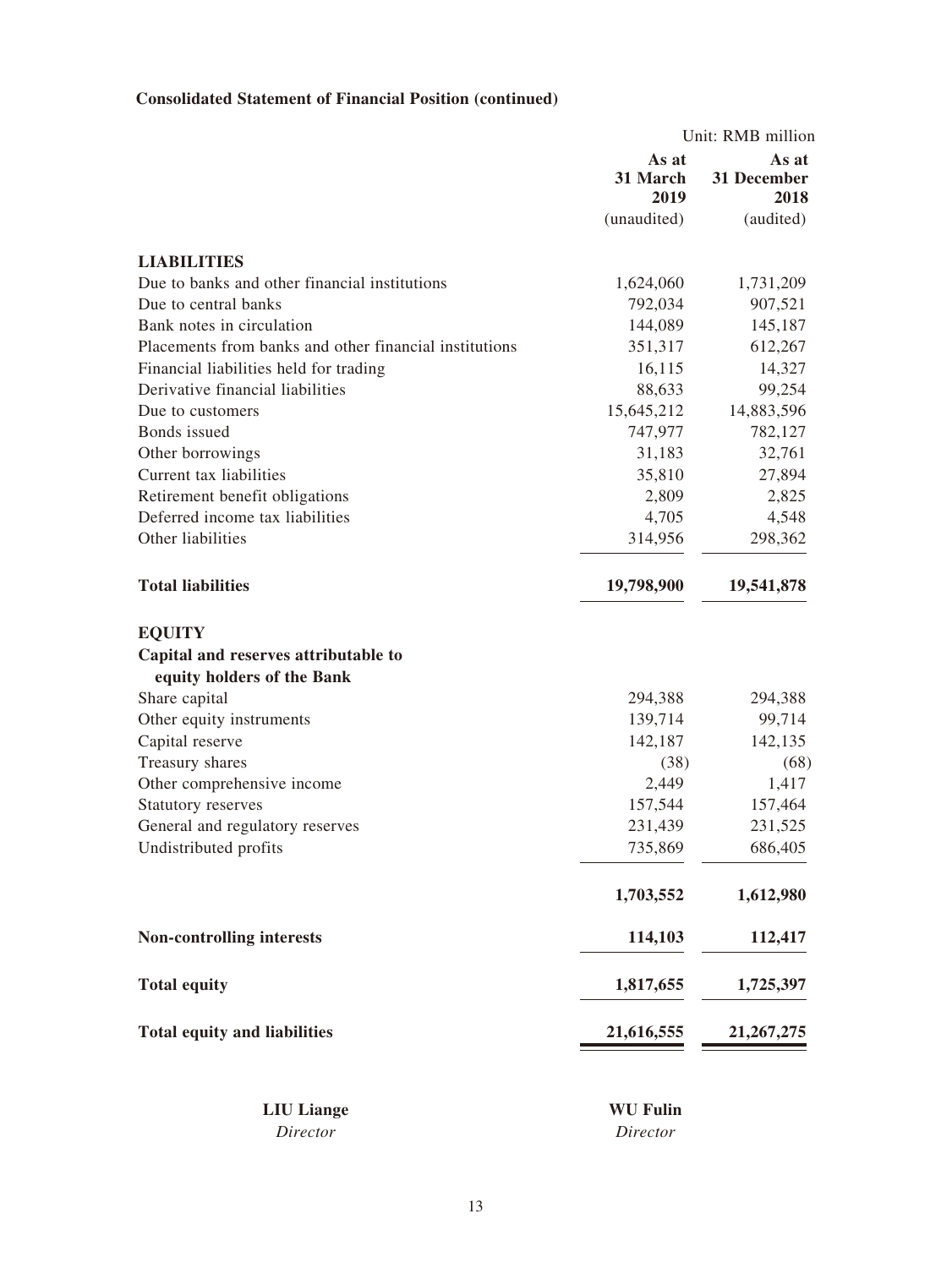# **Consolidated Statement of Cash Flows**

Unit: RMB million

|                                                      | For the three-month period<br>ended 31 March |            |  |
|------------------------------------------------------|----------------------------------------------|------------|--|
|                                                      | 2019                                         | 2018       |  |
|                                                      | (unaudited)                                  | (restated) |  |
| <b>Cash flows from operating activities</b>          |                                              |            |  |
| Profit before income tax                             | 66,351                                       | 67,683     |  |
| Adjustments:                                         |                                              |            |  |
| Impairment losses on assets                          | 27,335                                       | 15,495     |  |
| Depreciation of property and equipment and           |                                              |            |  |
| right-of-use assets                                  | 4,835                                        | 3,237      |  |
| Amortisation of intangible assets and other assets   | 955                                          | 776        |  |
| Net gains on disposal of property and equipment,     |                                              |            |  |
| intangible assets and other long-term assets         | (89)                                         | (153)      |  |
| Share of results of associates and joint ventures    | (338)                                        | (489)      |  |
| Interest income arising from financial investments   | (37,611)                                     | (33,538)   |  |
| Dividends arising from investment securities         | (59)                                         | (50)       |  |
| Net gains on financial investments                   | (2,620)                                      | (495)      |  |
| Interest expense arising from bonds issued           | 6,945                                        | 4,411      |  |
| Accreted interest on impaired loans                  | (396)                                        | (460)      |  |
| Net changes in operating assets and liabilities:     |                                              |            |  |
| Net increase in balances with central banks          | (19, 895)                                    | (33, 811)  |  |
| Net (increase)/decrease in due from, placements with |                                              |            |  |
| and loans to banks and other financial institutions  | (26,911)                                     | 67,316     |  |
| Net (increase)/decrease in precious metals           | (8,795)                                      | 12,301     |  |
| Net increase in loans and advances to customers      | (448,209)                                    | (235, 363) |  |
| Net increase in other assets                         | (65,586)                                     | (37,679)   |  |
| Net (decrease)/increase in due to banks and          |                                              |            |  |
| other financial institutions                         | (104, 869)                                   | 232,198    |  |
| Net decrease in due to central banks                 | (115,276)                                    | (101, 056) |  |
| Net decrease in placements from banks and            |                                              |            |  |
| other financial institutions                         | (260, 836)                                   | (231,240)  |  |
| Net increase in due to customers                     | 763,257                                      | 693,174    |  |
| Net decrease in other borrowings                     | (1,578)                                      | (4,203)    |  |
| Net decrease in other liabilities                    | (2,257)                                      | (30, 734)  |  |
| Cash (outflow)/inflow from operating activities      | (225, 647)                                   | 387,320    |  |
| Income tax paid                                      | (9,509)                                      | (4,638)    |  |
| Net cash (outflow)/inflow from operating activities  | (235, 156)                                   | 382,682    |  |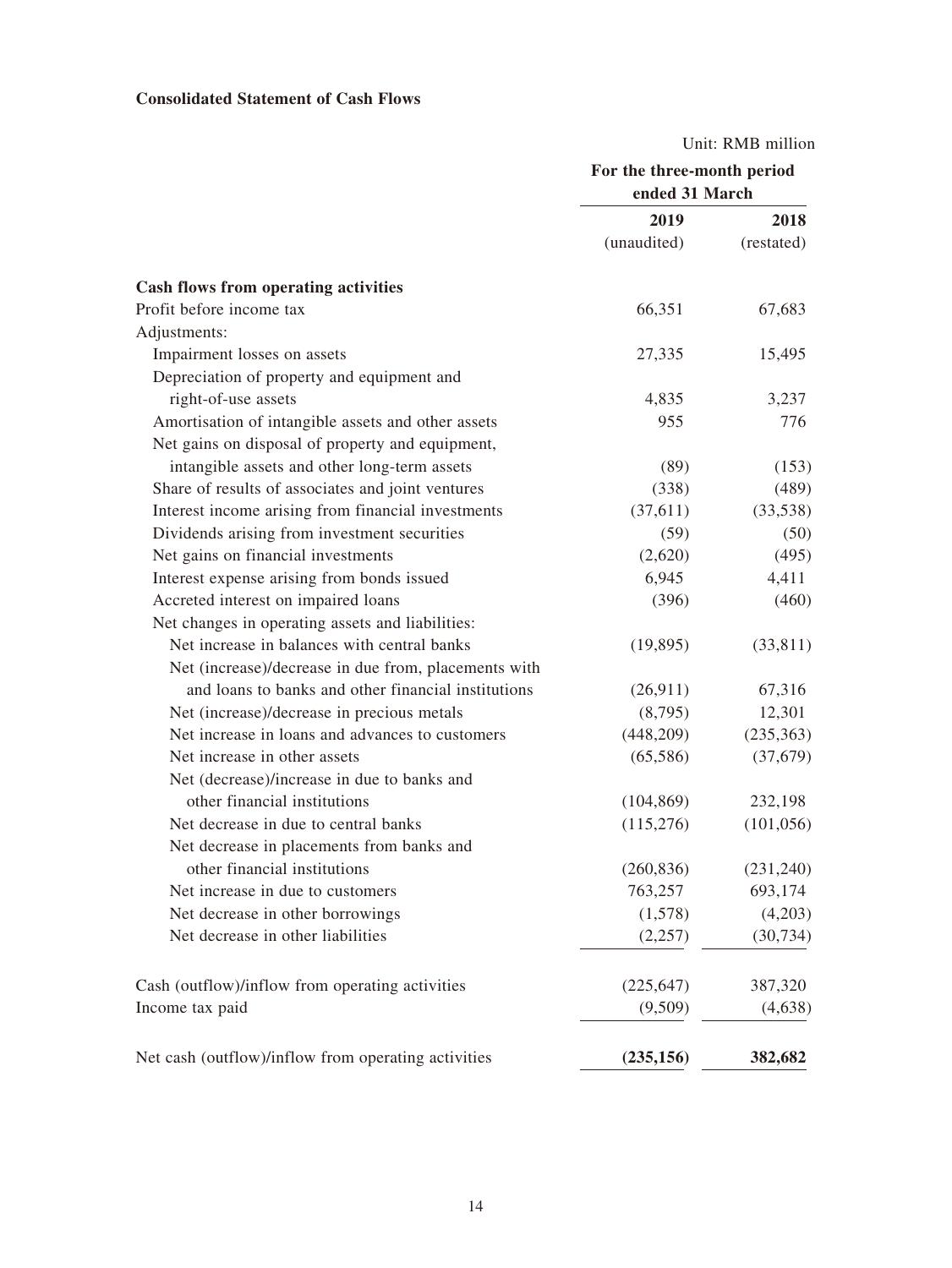# **Consolidated Statement of Cash Flows (continued)**

|                                                              | Unit: RMB million          |            |  |
|--------------------------------------------------------------|----------------------------|------------|--|
|                                                              | For the three-month period |            |  |
|                                                              | ended 31 March             |            |  |
|                                                              | 2019                       | 2018       |  |
|                                                              | (unaudited)                | (restated) |  |
| Cash flows from investing activities                         |                            |            |  |
| Proceeds from disposal of property and equipment,            |                            |            |  |
| intangible assets and other long-term assets                 | 265                        | 1,685      |  |
| Dividends received                                           | 73                         | 60         |  |
| Interest income received from financial investments          | 29,452                     | 26,583     |  |
| Proceeds from disposal/maturity of financial investments     | 454,271                    | 439,425    |  |
| Increase in investment in subsidiaries, associates and       |                            |            |  |
| joint ventures                                               | (221)                      |            |  |
| Purchase of property and equipment, intangible assets and    |                            |            |  |
| other long-term assets                                       | (6,794)                    | (6, 334)   |  |
| Purchase of financial investments                            | (640,771)                  | (550, 397) |  |
| Net cash outflow from investing activities                   | (163, 725)                 | (88,978)   |  |
| <b>Cash flows from financing activities</b>                  |                            |            |  |
| Proceeds from issuance of bonds                              | 84,022                     | 104,549    |  |
| Proceeds from issuance of undated capital bonds              | 40,000                     |            |  |
| Repayments of debts issued                                   | (114,069)                  | (26, 232)  |  |
| Cash payments for interest on bonds issued                   | (3,045)                    | (11,036)   |  |
| Dividend payments to equity holders of the Bank              | (1,540)                    | (1,540)    |  |
| Dividend and coupon payments to non-controlling interests    | (670)                      | (46)       |  |
| Other net cash flows from financing activities               | 30                         | 75         |  |
| Net cash inflow from financing activities                    | 4,728                      | 65,770     |  |
| Effect of exchange rate changes on cash and cash equivalents | (10, 942)                  | (13, 524)  |  |
| Net (decrease)/increase in cash and cash equivalents         | (405,095)                  | 345,950    |  |
| Cash and cash equivalents at beginning of the period         | 1,688,600                  | 958,752    |  |
| Cash and cash equivalents at end of the period               | 1,283,505                  | 1,304,702  |  |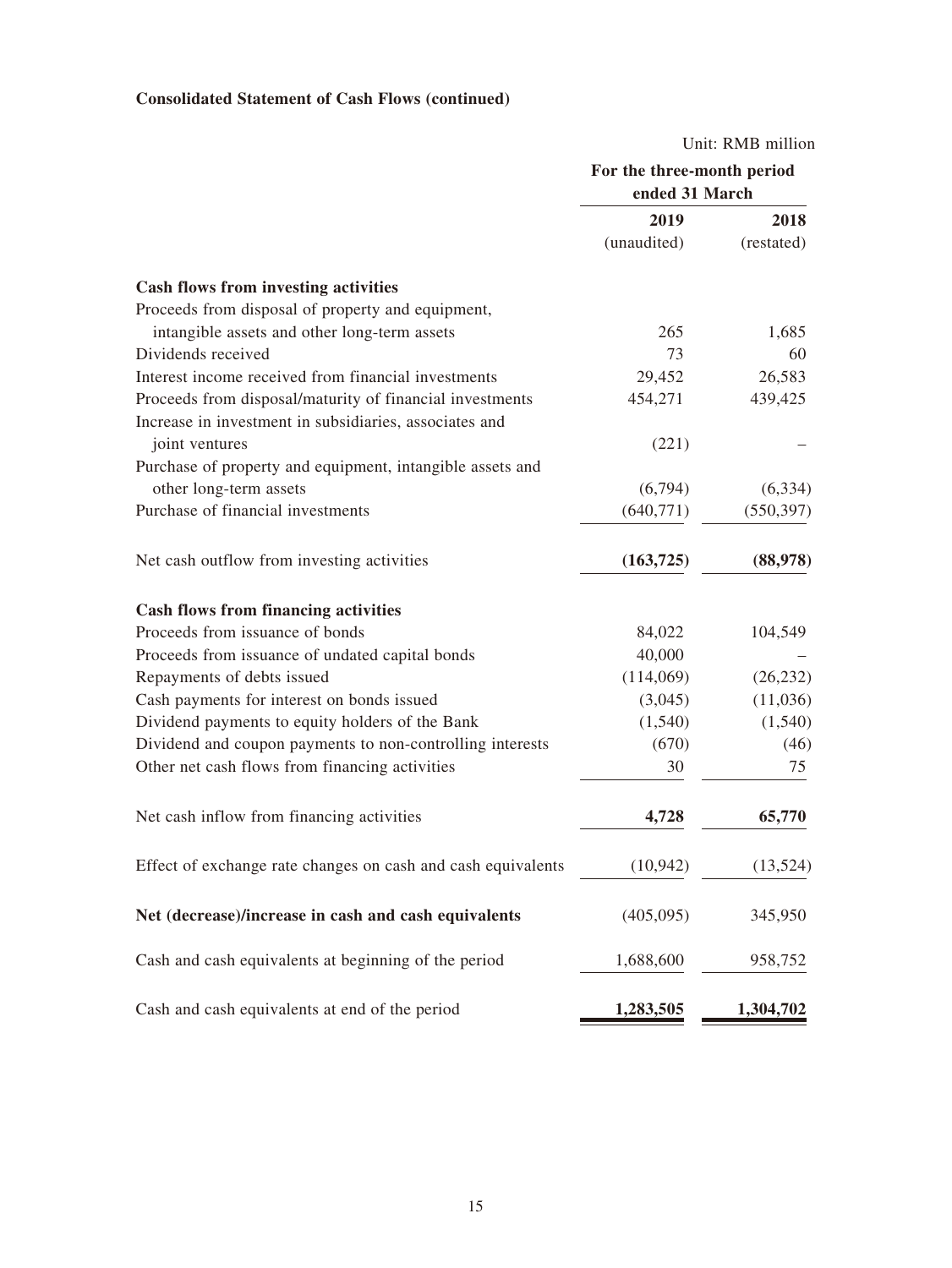# **APPENDIX II — CAPITAL ADEQUACY RATIO, LEVERAGE RATIO AND LIQUIDITY COVERAGE RATIO**

#### **I. Capital Adequacy Ratio**

|                                                                                                         | Unit: RMB million, except percentages |                              |
|---------------------------------------------------------------------------------------------------------|---------------------------------------|------------------------------|
|                                                                                                         | As at<br>31 March<br>2019             | As at<br>31 December<br>2018 |
| Calculated in accordance with the <i>Capital Rules for</i><br><b>Commercial Banks (Provisional)Note</b> |                                       |                              |
| Net common equity tier 1 capital                                                                        | 1,513,286                             | 1,465,769                    |
| Net tier 1 capital                                                                                      | 1,662,406                             | 1,575,293                    |
| Net capital                                                                                             | 1,997,916                             | 1,922,350                    |
| Common equity tier 1 capital adequacy ratio                                                             | 11.38%                                | 11.41%                       |
| Tier 1 capital adequacy ratio                                                                           | 12.51%                                | 12.27%                       |
| Capital adequacy ratio                                                                                  | 15.03%                                | 14.97%                       |

Note: The capital adequacy ratios are calculated under the advanced approaches in accordance with the *Capital Rules for Commercial Banks (Provisional)* by using the following to measure risk-weighted assets: Internal Ratings-Based Approach for credit risk, Internal Models Approach for market risk and Standardised Approach for operational risk.

### **II. Leverage Ratio**

The leverage ratios of the Group calculated in accordance with the *Administrative Measures for the Leverage Ratio of Commercial Banks (Revised)* and the *Capital Rules for Commercial Banks (Provisional)* are as follows:

|                                             |                           | Unit: RMB million, except percentages |                                           |                          |
|---------------------------------------------|---------------------------|---------------------------------------|-------------------------------------------|--------------------------|
| <b>Items</b>                                | As at<br>31 March<br>2019 | As at<br>2018                         | As at<br>31 December 30 September<br>2018 | As at<br>30 June<br>2018 |
| Net tier 1 capital<br>Adjusted on- and off- | 1,662,406                 | 1,575,293                             | 1,542,039                                 | 1,486,972                |
| balance sheet assets                        | 23,032,078                | 22,700,133                            | 22,556,634                                | 21,764,394               |
| Leverage ratio                              | $7.22\%$                  | $6.94\%$                              | 6.84%                                     | 6.83%                    |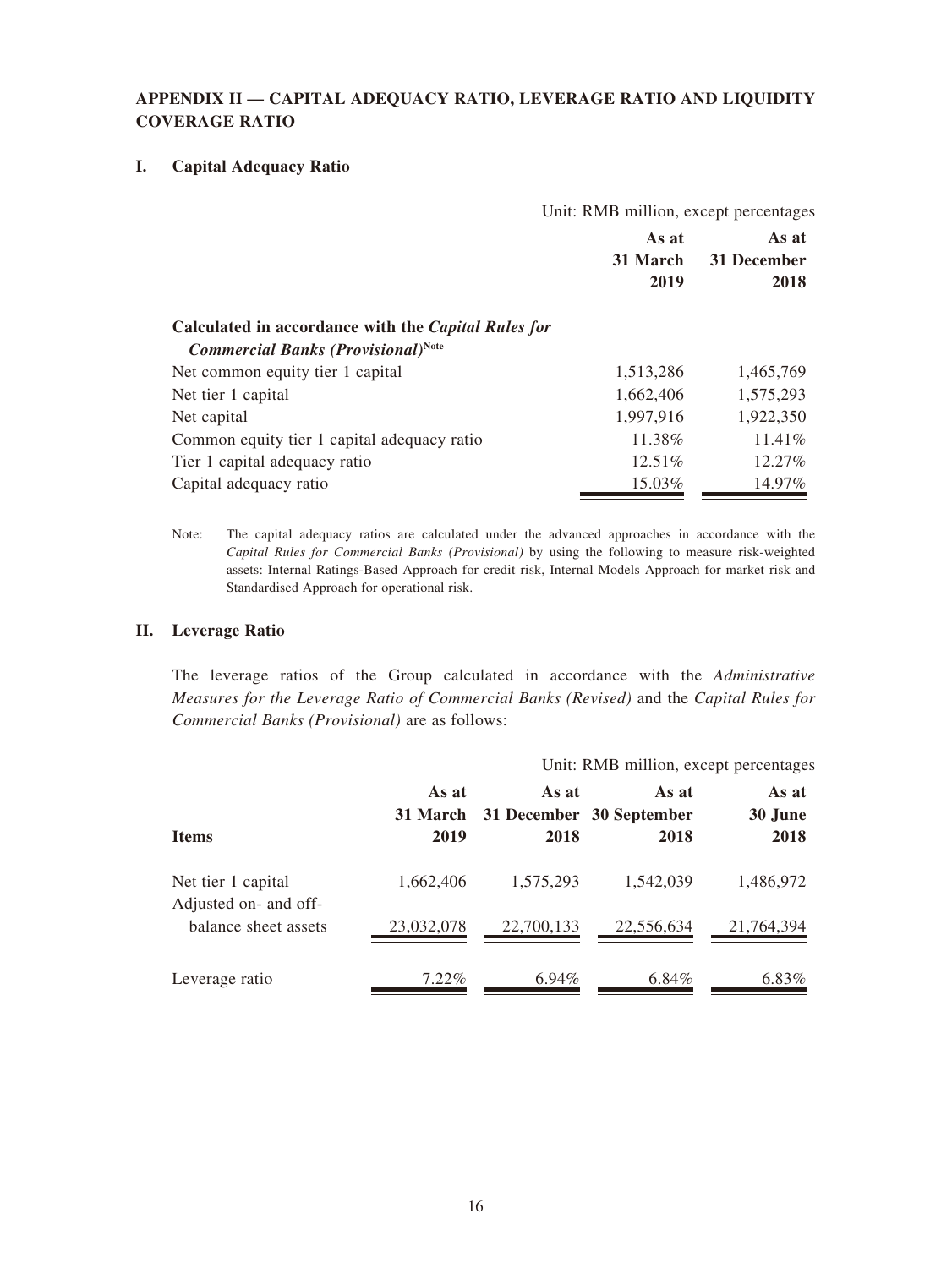#### **III. Liquidity Coverage Ratio**

According to the *Measures for the Information Disclosure of Liquidity Coverage Ratio of Commercial Banks*, the Group disclosed the information of liquidity coverage ratio  $("LCR")^{(1)}$  as follows.

#### **Regulatory requirements of liquidity coverage ratio**

As stipulated by the *Rules on Liquidity Risk Management of Commercial Banks* issued by China Banking and Insurance Regulatory Commission ("CBIRC"), the commercial banks' LCR should reach 100% by the end of 2018.

#### **The Group's liquidity coverage ratio**

Since 2017, the Group measured the LCR on a day-to-day consolidated basis<sup>(2)</sup>. In the first quarter of 2019, the Group measured 90-day LCR on this basis, with average ratio standing at 149.24%<sup>(3)</sup>, representing an increase of 9.58 percentage points over the previous quarter, which was primarily due to the decrease in the net cash outflows.

The Group's high-quality liquid assets ("HQLA") is comprised of cash, central bank reserves which are able to be drawn down under stress scenarios, and debt securities that meet the qualifying criteria for Level 1 or Level 2 assets pursuant to the *Rules on Liquidity Risk Management of Commercial Banks* by the CBIRC.

|                      | 2019                    |                                                              | 2018                    |                             |
|----------------------|-------------------------|--------------------------------------------------------------|-------------------------|-----------------------------|
|                      | <b>Ouarter</b><br>ended | <b>Ouarter</b><br>ended<br>31 March 31 December 30 September | <b>Ouarter</b><br>ended | Quarter<br>ended<br>30 June |
| Average value of LCR | 149.24%                 | 139.66%                                                      | 133.73%                 | 126.55%                     |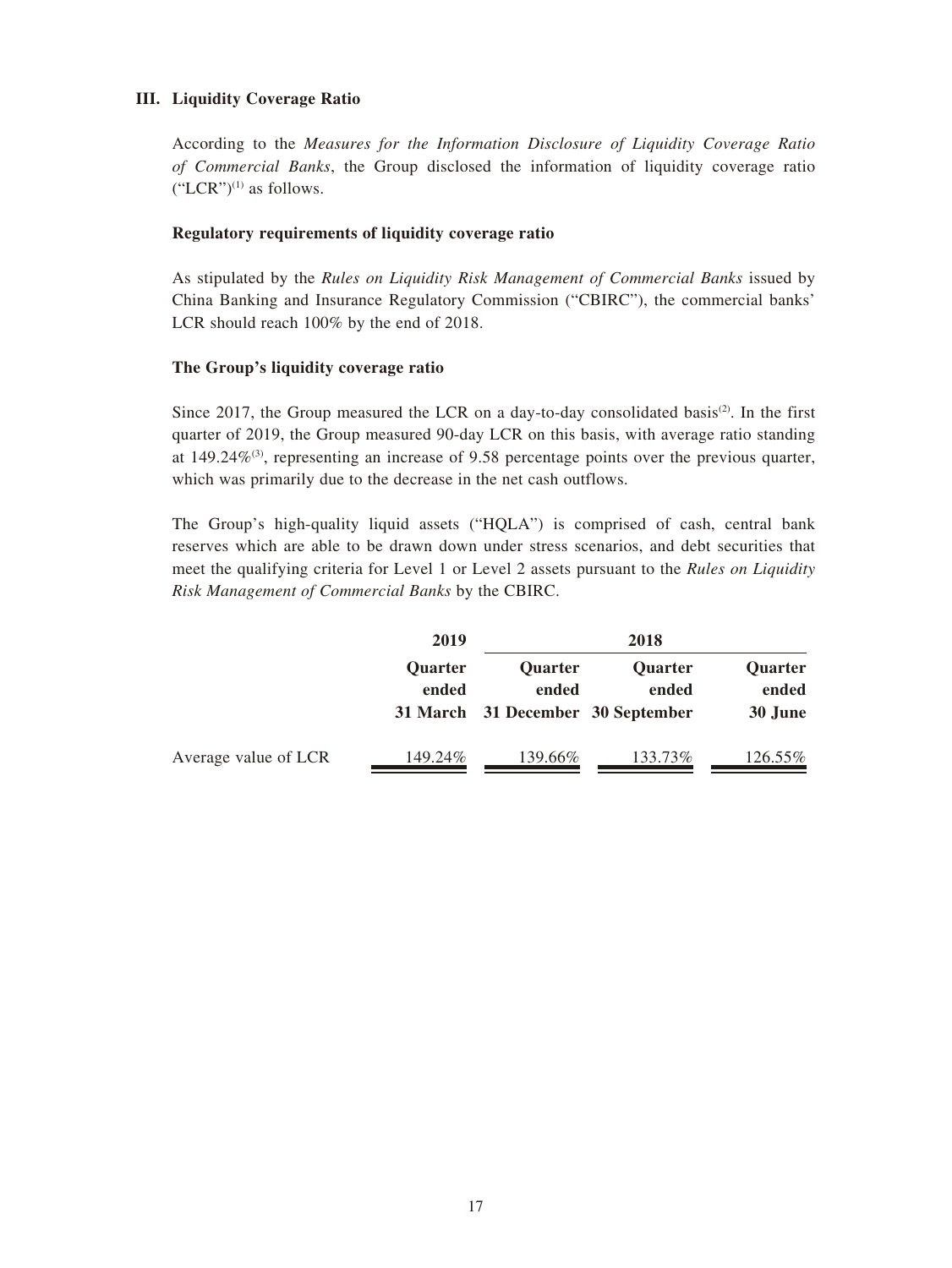## **III. Liquidity Coverage Ratio (continued)**

The Group's average values of LCR individual line items in the first quarter of 2019 are as follows:

|     | Unit: RMB million, except percentages           |              |              |
|-----|-------------------------------------------------|--------------|--------------|
|     |                                                 | <b>Total</b> | <b>Total</b> |
|     |                                                 | un-weighted  | weighted     |
| No. |                                                 | value        | value        |
|     | <b>High-quality liquid assets</b>               |              |              |
| 1   | Total high-quality liquid assets (HQLA)         |              | 4,005,795    |
|     | <b>Cash outflows</b>                            |              |              |
| 2   | Retail deposits and deposits from               |              |              |
|     | small business customers, of which:             | 7,004,191    | 514,798      |
| 3   | Stable deposits                                 | 3,587,729    | 173,152      |
| 4   | Less stable deposits                            | 3,416,462    | 341,646      |
| 5   | Unsecured wholesale funding, of which:          | 8,234,134    | 3,140,521    |
| 6   | Operational deposits (excluding those generated |              |              |
|     | from correspondent banking activities)          | 4,441,225    | 1,095,245    |
| 7   | Non-operational deposits (all counterparties)   | 3,739,360    | 1,991,727    |
| 8   | Unsecured debt                                  | 53,549       | 53,549       |
| 9   | Secured funding                                 |              | 870          |
| 10  | Additional requirements, of which:              | 3,319,272    | 2,218,450    |
| 11  | Outflows related to derivative exposures and    |              |              |
|     | other collateral requirements                   | 2,116,706    | 2,116,706    |
| 12  | Outflows related to loss of funding on          |              |              |
|     | debt products                                   | 2,488        | 2,488        |
| 13  | Credit and liquidity facilities                 | 1,200,078    | 99,256       |
| 14  | Other contractual funding obligations           | 56,380       | 56,380       |
| 15  | Other contingent funding obligations            | 2,258,784    | 51,241       |
| 16  | <b>Total cash outflows</b>                      |              | 5,982,260    |
|     | <b>Cash inflows</b>                             |              |              |
| 17  | Secured lending (including reverse repos and    |              |              |
|     | securities borrowing)                           | 172,378      | 156,114      |
| 18  | Inflows from fully performing exposures         | 1,369,985    | 891,583      |
| 19  | Other cash inflows                              | 2,339,830    | 2,236,797    |
| 20  | <b>Total cash inflows</b>                       | 3,882,193    | 3,284,494    |

# **Total adjusted**

|                                     | value     |
|-------------------------------------|-----------|
| 21 Total HQLA                       | 4.005.795 |
| 22 Total net cash outflows          | 2.697.766 |
| 23 Liquidity coverage ratio $(\% )$ | 149.24%   |